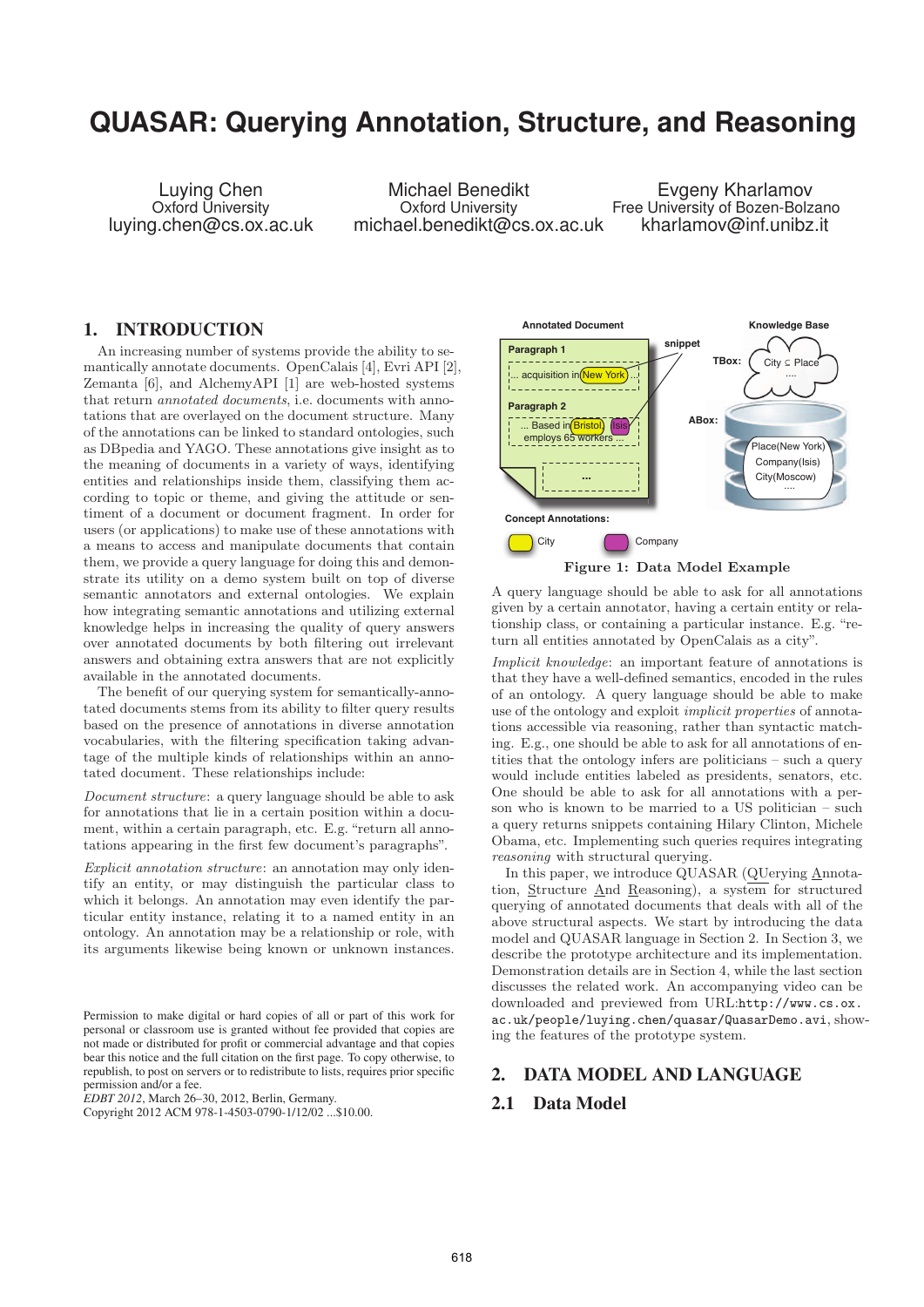We explain the components of the data model using the example in Figure 1. The model has several components:

**Document Structure.** We assume documents to be divided up into a hierarchy of blocks, which can be referred to and navigated in by queries. In our prototype the hierarchy is of depth three: a document is divided into paragraphs, then into a sequence of sentences, then into tokens. A contiguous sequence of blocks is referred to as a region. In Figure 1 we have three paragraphs where the first one has a sentence containing a snippet of two tokens "New York".

**Document Annotations.** An annotation associates metadata with a region. We refer to the labeled regions as  $snip$ pets. The metadata attached varies from one annotator to another. These semantic annotators could have diverse annotating purposes, such as entity and fact annotation, sentiment annotation and topic annotation. For example, in Figure 1, an entity annotator annotates "New York" with City and "Isis" with Company, along with the URI disambiguating the snippet, e.g. the URI of Isis in DBpedia.

**Knowledgebases (KBs).** A KB consists of a TBox or ontology which defines structural properties of data, e.g., that every city is a place (in Figure 1 we represent this with a subclass relationship City  $\subseteq$  Place); and an *ABox* which is a collection of data assertions that instantiate classes and binary relations. In Figure 1 we have three ABox assertions, e.g., Company(Isis) which says that Isis is a member of the class Company. We assume that every assertion comes with the URIs of its components, e.g., Company(Isis) comes with the Wiki pages of Isis and of the term company. Note that KBs allow users to query over "extended" facts – facts that could either already exist in the KB, or be inferred by reasoners. In Figure 1 we can infer Place(Moscow).

Using URIs we can link assertions from KBs to annotated snippets of annotated documents, and thus KBs can be employed as external background resources to enhance the quality of query answering over annotated documents. QUASAR has abstract interfaces corresponding to each component of the data model – e.g. for accessing annotators and KBs, and for loading and accessing annotated documents.

#### 2.2 The QUASAR language

We aim for a language that allows querying over annotations, document structure, and information derived from annotations using reasoning. The general form of a query block contains three subclauses: a SELECT subclause, a FROM subclause and a WHERE subclause. More precisely:

| SELECT | annotation attributes         | $(\textit{required})$ |
|--------|-------------------------------|-----------------------|
| FROM   | <i>corpora Annotationvars</i> | $(\textit{required})$ |
| WHERE  | constants                     | (optional)            |

We select annotations FROM a sequence of corpora, associating each annotation with a variable. In the WHERE clause we can impose several kinds of constraints. There are annotation content constraints which can be explicit or implicit, and annotation proximity constraints. Explicit content constraints state exactly what predicates or entities should occur in an annotation. We omit details of the grammar due to space limit and illustrate it on the following examples. The following query  $Q_{place}^1$  asks for annotated<br>compacts in the corpus "Corp1" that are annotated as a place: snippets in the corpus "Corp1" that are annotated as a place:

SELECT \* FROM Corp1.Annotation ?a WHERE ?a.assertion.predicate = "Place" Here ?a is an annotation variable. Such a query would be appropriate in a situation where user does not have access to background information. Implicit content constraints state that a predicate or entity occuring in an annotation should satisfy some properties with respect to an ontology. A variant of the query above,  $Q_{place}^2$  allows a user to ask for an<br>expectation in Count that is approached as a subtrace of Place annotation in Corp1 that is annotated as a subtype of Place:

SELECT \* FROM Corp1.Annotation ?a

WHERE ?a.assertion  $=$  ?Z(?x) [OntologyFilter:SubType(?Z, "Place")]

Here ?Z and ?x are predicate and argument variables, implicitly existentially quantified; OntologyFilter introduces a constraint based on facts inferred from the ontology. In our prototype, the particular ontology being used need not be explicitly referenced in the query above, but is in a separate configuration file. Since determining subtype relationships may require reasoning (they may not be explicit in the ontology), our system has a full reasoner embedded in it.

Annotation Proximity constraints (omitted in the full grammar for brevity) give restrictions on the position of snippets within the document structure. The following simple query <sup>Q</sup>*begin* fetches all the annotated snippets in the body of the document occurring in the first two paragraphs:

SELECT \* FROM Corp1.Annotation ?a

WHERE ?a.snippet.paraNum  $\leq$  2

The QUASAR system allows to combine annotations from different annotators and vocabularies. Consider the query fetching all snippets labeled with Place and mentioned in a negative tone in the document. The relation operator  $\approx$ means an overlap between the spans of two snippets.

SELECT ?b FROM Corp1.Annotation ?a, Corp1.Annotation ?b

- WHERE ?a.assertion.predicate = "Negative"
	- AND ?b.assertion.predicate = "Place"

AND ?a.snippet ≈ ?b.snippet

The flexibility of the language also allows the user to narrow the answers to those that satisfy very specific criteria, thus addressing the problem of "too many answers" that occurs often in keyword querying. As an example, consider a user who is looking for cities which are the birthplace of some politician. The information need can be expressed very specifically with the following query <sup>Q</sup>*city*:

SELECT \* FROM Corp1.Annotation ?a WHERE ?a.assertion  $= \text{City}(?x)$  [OntologyFilter:

```
Birthplace(?y, ?x) AND Politician(?y)]
```
The language also gives the user the ability to control the extent to which implicit information is utilized in a very fined-grained manner. Consider the situation in which a user wants to find annotations mentioning a place. Above we have seen one embodiment of this as a query,  $Q_{place}^1$ . It requires the annotation "Place" to be explicit in the annotation structure but does not require the entity to be recognized as a specific place known to the KB. We have also seen the alternative formulation  $Q_{place}^2$ , in which the anno-<br>tation can be a subture of place, but again not requiring the tation can be a subtype of place, but again not requiring the entity to be recognized as a specific place. In contrast, the user could issue the query  $Q_{place}^3$ , asking for annotations that<br>**processing** an entity that the ortal party to be a place. recognize an entity that the ontology knows to be a place:

SELECT \* FROM Corp1.Annotation ?a

WHERE ?a.assertion =  $2Z(2x)$  [OntologyFilter: Place(?x)]

Finally, the user who wants the broadest semantics possible could ask the query  $Q_{place}^4$ , which finds anything that can be inferred to be a place:  $Q_{place}^2$  UNION  $Q_{place}^3$ .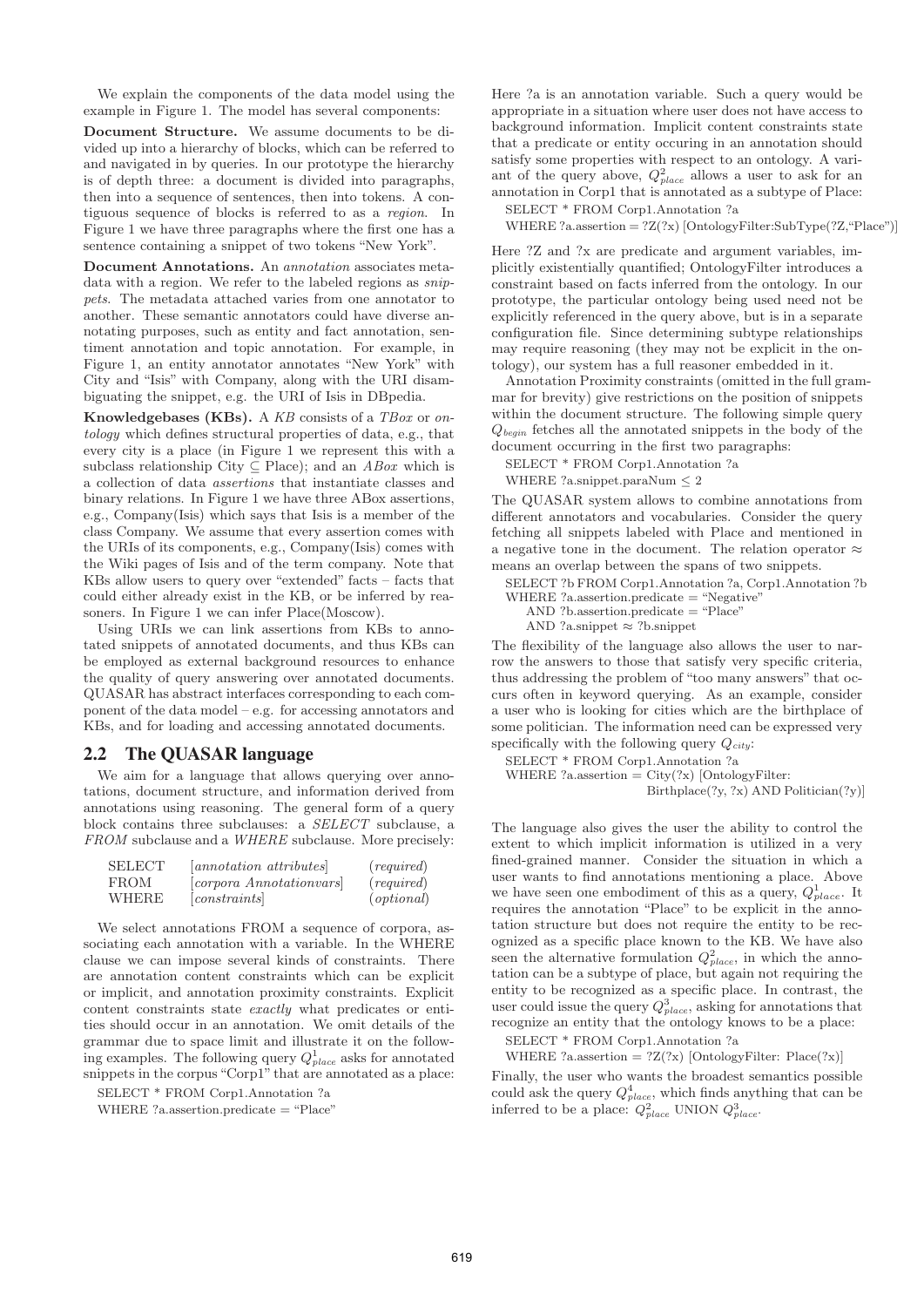

**Figure 2: Quasar System Architecture**

The ability to get many kinds of "implicit results" addresses the problem of "too few answers" common in traditional search. In summary, the QUASAR language gives the user the ability to combine document structure, explicit annotation structure, and implicit knowledge, while dealing with multiple vocabularies and annotators. It allows the user to pull in implicit results, but allows fine-grained control over how and whether implicit information is used.

## 3. SYSTEM OVERVIEW

#### 3.1 System Architecture

The architecture of QUASAR is shown in Figure 2.

**Offline Modules.** The Annotation Harvest Module contains two kinds of components: Annotators and Annotator-Wrappers. In order to integrate annotators with distinct APIs, metadata and response formats, we define an uniform wrapper interface for the interaction between annotators and the system. Based on the interface, concrete AnnotatorWrappers must be implemented for each annotator employed. Each AnnotatorWrapper submits documents to the corresponding annotator and then harvests the structural information about annotations from the response into the global AnnotationStore. Note that the documents themselves remain external to the store; the store use only pointers into those documents for efficiency reasons. The Index Module is responsible for maintaining the indices on the explicit information of annotations.

**Online Modules.** The Query Processing Module covers the top-level components for parsing, planing and executing the QUASAR queries, as well as reasoners for inferring implicit information of annotations. The entry point for a QUASAR query is the *QueryParser*. The parsed query is sent to the QueryPlanner decides on a strategy for execution, including: which Reasoner and KnowledgeBase to use (if multiple reasoners/KBs are available), which indices to use for accessing the annotation store. If a Rewritten-based Reasoner is used, the QueryPlanner interacts with the reasoner to unfold the ontology-related constraints in favor of unions of conjunctive queries over the KBs. Note that the KBs may be accessed remotely (e.g. DBPedia public SPARQL endpoint), the join between structural constraints and semantic constraints have to be performed within QueryPlanner itself. The *QueryExecutor* fulfills these plans by interacting with the AnnotationStore and the KnowledgeBase.

The results returned from *QueryExecutor* will generally contain annotation snippets represented by pointers encoding the location within the source documents. The Result-Composer translates these pointers into concrete snippets within the document that are suitable for user's navigation.

#### 3.2 Implementation

The QUASAR system is implemented in Java, with abstract interfaces for the components shown in Figure 2. The choices of these components used in our prototype are:

**Annotator.** In the prototype, two text analysis APIs – OpenCalais and AlchemyAPI are employed as the semantic annotators. OpenCalais performs entity and relation facts extraction, while AlchemyAPI provide the support for entity and sentiment extraction.

**Annotator wrapper.** Tailored wrappers for OpenCalais and AlchemyAPI are implemented to harvest the semantic annotations in diverse purposes. JENA RDF API[3] is employed to parse and explore annotation information from RDF-based response of annotators.

**Annotation store.** Since annotation storage will always be a core component of the QUASAR middleware, we have built an annotation store on top of BerkeleyDB JAVA Edition [8]. It is an embedded non-SQL persistence layer, providing flexible low level access primitives to the annotation objects. Currently we index annotations by annotation predicate and position measured by several granularities – e.g. by document, by paragraph, and by sentence.

**Reasoner.** Our API allows access to reasoning resources for determining whether a conjunctive query is derivable from a set of facts using axioms of a particular ontology. Because the ontologies we deal with have fairly simple axioms (e.g. DBpedia), currently we are able to use a reasoner based on query-rewriting – REQUIEM [9]. For the ontologies we use, REQUIEM produces a union of conjunctive queries that can be applied to the KB.

**Knowledgebases.** KBs could either be maintained internally or accessed externally (e.g. endpoints of SPARQL). In our prototype we import the well-known cross-domain ontology – DBpedia as the background KB. We used a standard relational database, MySQL v5.1.51, encoding fact triples as relations. For rewriting-based reasoners, the wrapped format of the rewritten query is thus translated into SQL for evaluation in MySQL. Standard indexing approaches are applied to speed the performance.

**Example corpus.** The default corpus we use for demonstrating sample queries comes from the acquisition subcategory of Reuters-21578[5]. The imported corpus contains 719 documents from Reuters newswire in 1987.

**Empirical evaluation.** The QUASAR query engine and related persistence layer are set up on Windows XP SP3, Intel Core 2 Quad CPU,2.50 GHz and 3GB of RAM. We tested our system on DBpedia, importing the core ontology ABox of DBpedia 3.5.1, including 5,491,908 and 11,135,755 triples for concept assertions and role assertions respectively. Over 24,000 annotations are extracted from the corpus.

Since the prototype is built upon third-party data storage engines, the query performance is dependent on these components as well as on our own optimization. Here we